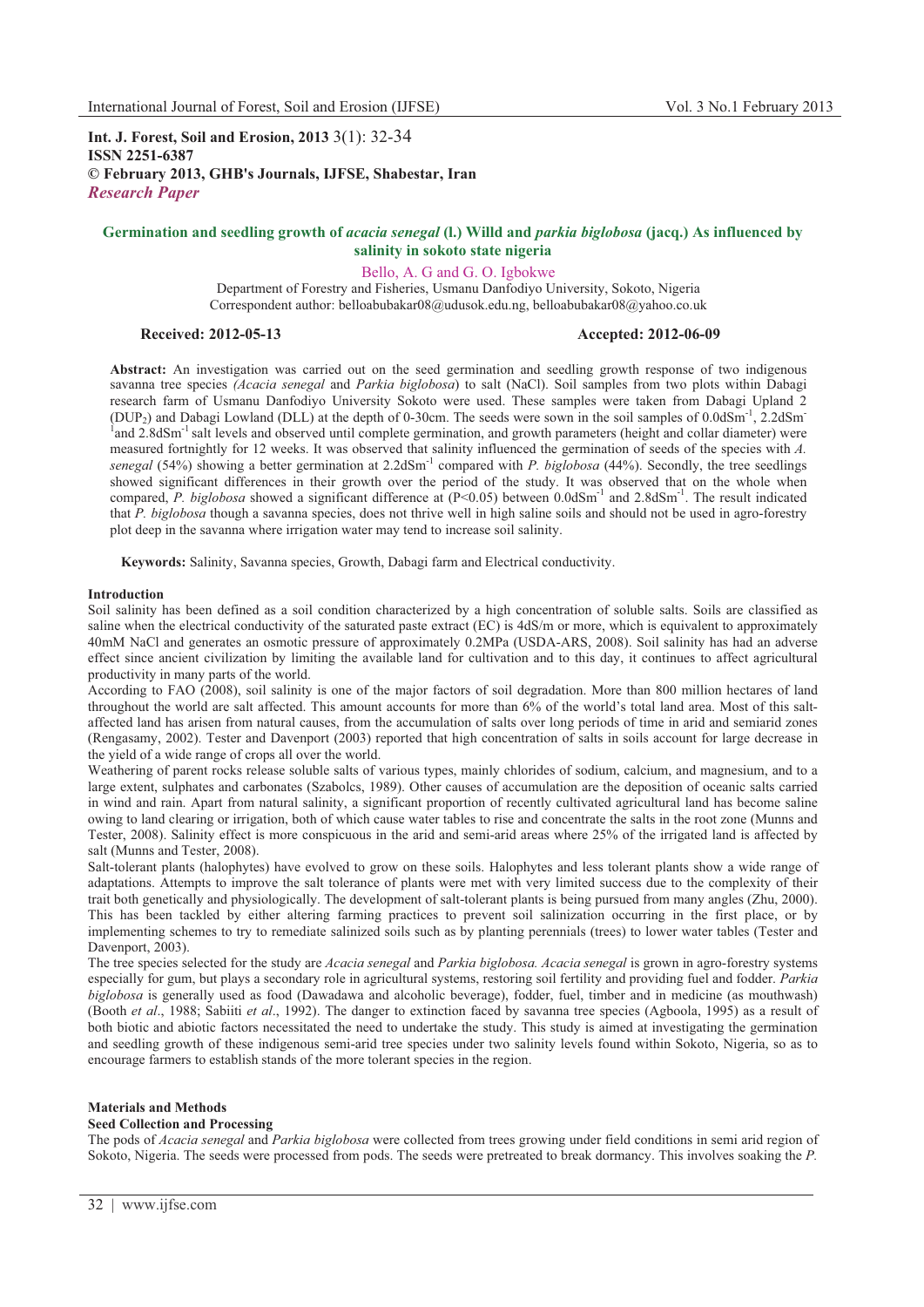*biglobosa* seeds in hot water and *A. Senegal* seeds in cold water overnight. The seeds were used to test the salinity stress on germination and seedlings growth.

Fifty seeds from each of the two tree species were put on germination trays under the following conditions (A) the seeds were moistened regularly with distilled water free from salt (control). (B) the seeds were moistened with salt water at 2.2dS/m (DLL). (C) the seeds were moistened with salt water at 2.8dS/m (DUP2). After two weeks when germinations were complete, germination percentages were calculated. To monitor the growth performance of the seedlings, five seedlings representing replicates were transplanted into pots and used for each treatment. The treatments were soil at 2.2dS/m (DLL), soil at 2.8dS/m (DUP2) and control (washed sterile loamy soil). The height and collar diameter of the seedlings were recorded fortnightly for three months. Seedling heights were measured with a ruler (from the soil level to the apex). The collar diameter was measured using vernier caliper. The experiment was laid in a completely randomized design. Data collected were subjected to analysis of variance (ANOVA).

#### **Results**

**Effects of Salinity on Germination and Seedling Growth of** *A. senegal and P. biglobosa*

The result showed that control gave the highest germination percentages of 72% and 68% in *P. biglobosa* and *A. senegal* compared to other treatments. The germination percentages of  $44\%$  at  $2.2dSm^{-1}$  and  $36\%$  at  $2.8dSm^{-1}$  salinity levels could be taken as poor since these are less than 50%. The germination of *A. senegal* was also high at 0.0dSm-1 (68%) compared to 54% at 2.2dSm-1 and 42% at 2.8dSm-1 which could also be regarded as poor (Table 1). The height and collar diameter of *A. senegal* showed no significant difference at all the salt levels tested over the period of research. *P. biglobosa* also showed no significant difference at 0.00dSm<sup>-1</sup> compared with 2.2dSm<sup>-1</sup> and 2.2dSm<sup>-1</sup> compared with 2.8dSm<sup>-1</sup>. However, height at 8-12WAP and Collar diameter at 6WAP in *P. biglobosa* showed significant difference (P<0.05) between salinity levels of 0.00dSm<sup>-1</sup> and 2.8dSm<sup>-1</sup>. It was also clear that the collar diameter differed significantly (P<0.05) at 2WAP between the salt levels (Table 2).

**Table 1:** Effect of salinity on seed germination

| Plant species      | A. senegal |    |    |  | P. biglobosa |    |    |  |
|--------------------|------------|----|----|--|--------------|----|----|--|
|                    |            |    |    |  |              |    |    |  |
| Total (out of 50)  | -34        |    |    |  | 36           |    | 18 |  |
| Percentage $(\% )$ | 68         | 54 | 47 |  |              | 44 | 36 |  |

 Key:  $A = 0.0$ dSm<sup>-1</sup> (control)  $B = 2.2$ d $Sm^{-1}$ 

 $C= 2.8$ dSm<sup>-1</sup>

| Variables |          | A. senegal |         |           |                  |                    | P. biglobosa     |           |
|-----------|----------|------------|---------|-----------|------------------|--------------------|------------------|-----------|
| Height    | 0.0dS/m  | 2.2dS/m    | 2.8dS/m | Sig       | 0.0dS/m          | 2.2dS/m            | 2.8dS/m          | Sig       |
| 2WAP      | 7.6      | 7.2        | 7.3     | NS        | 10.3             | 8.6                | 7.7              | <b>NS</b> |
| 4WAP      | 8.8      | 8.3        | 8.5     | NS        | 11.9             | 9.8                | 8.5              | <b>NS</b> |
| 6WAP      | 11.3     | 10.4       | 11.2    | <b>NS</b> | 14.8             | 11.2               | 9.3              | <b>NS</b> |
| 8WAP      | 14.4     | 14.1       | 14.9    | <b>NS</b> | $17.1^a$         | $13.8^{ab}$        | $10.3^{b}$       | S         |
| 10WAP     | 17.1     | 15.7       | 16.6    | NS        | $20.2^{\rm a}$   | 16.1 <sup>ab</sup> | $11.9^{b}$       | S         |
| 12WAP     | 20.1     | 18.3       | 19.8    | <b>NS</b> | $23.2^{\rm a}$   | $18.3^{ab}$        | $13.4^{b}$       | S         |
| Collar    | Diameter |            |         |           |                  |                    |                  |           |
| (mm)      |          |            |         |           |                  |                    |                  |           |
| 2WAP      | 0.6      | 0.5        | 0.5     | NS        | 0.8 <sup>a</sup> | $0.5^{\circ}$      | 0.6 <sup>b</sup> | S         |
| 4WAP      | 0.6      | 0.5        | 0.5     | <b>NS</b> | 0.8 <sup>a</sup> | $0.6^{\rm b}$      | $0.6^{\rm b}$    | S         |
| 6WAP      | 0.6      | 0.6        | 0.6     | <b>NS</b> | 0.8 <sup>a</sup> | 0.8 <sup>a</sup>   | $0.6^{\rm b}$    | S         |
| 8WAP      | 0.8      | 0.6        | 0.7     | NS        | 0.8              | 0.8                | 0.8              | <b>NS</b> |
| 10WAP     | 0.8      | 0.8        | 0.8     | NS        | 0.8              | 0.9                | 0.8              | <b>NS</b> |
| 12WAP     | 0.9      | 0.8        | 0.8     | NS        | 0.9              | 0.9                | 0.8              | <b>NS</b> |

**Table 2:** Effects of Salinity on Seedling Growth of *A. senegal and P. biglobosa*

Means with the same superscript in a column are not significantly different (P>0.05)

Key:  $WAP = Week$  after planting

## **Discussion**

The salinity levels of the soil affected the germination of both *Acacia senegal* and *Parkia biglobosa*, however the extent of effect is more in *P. biglobosa*. This is expected since *P. biglobosa* thrives more along the lower fringes of the Sudan savanna in Nigeria while .*A senegal* is grown more in agro-forestry plots along the upper fringes. As reported by Tester and Davenport (2003) that, the concentration of salts in soils could account for the decrease in the germination of the tree species. *P. biglobosa* is affected more in terms of germination when subjected to salt condition compared to *A*. *Senegal*, as opposed to salt free condition in which *P*. *biglobosa* had greater germination potential. Even though there was no significant difference in height of *A. senegal* seedlings numerical values indicated that at 12 WAP, control gave the tallest seedlings compared to the other treatments. If the object of managing the tree species is to attain greater height then *A. senegal* can measure very well in salt affected soil. The height in *P. biglobosa* decrease with increasing concentration of salt, and this is evident that the species should not be used in any form of regeneration in salt affected areas.